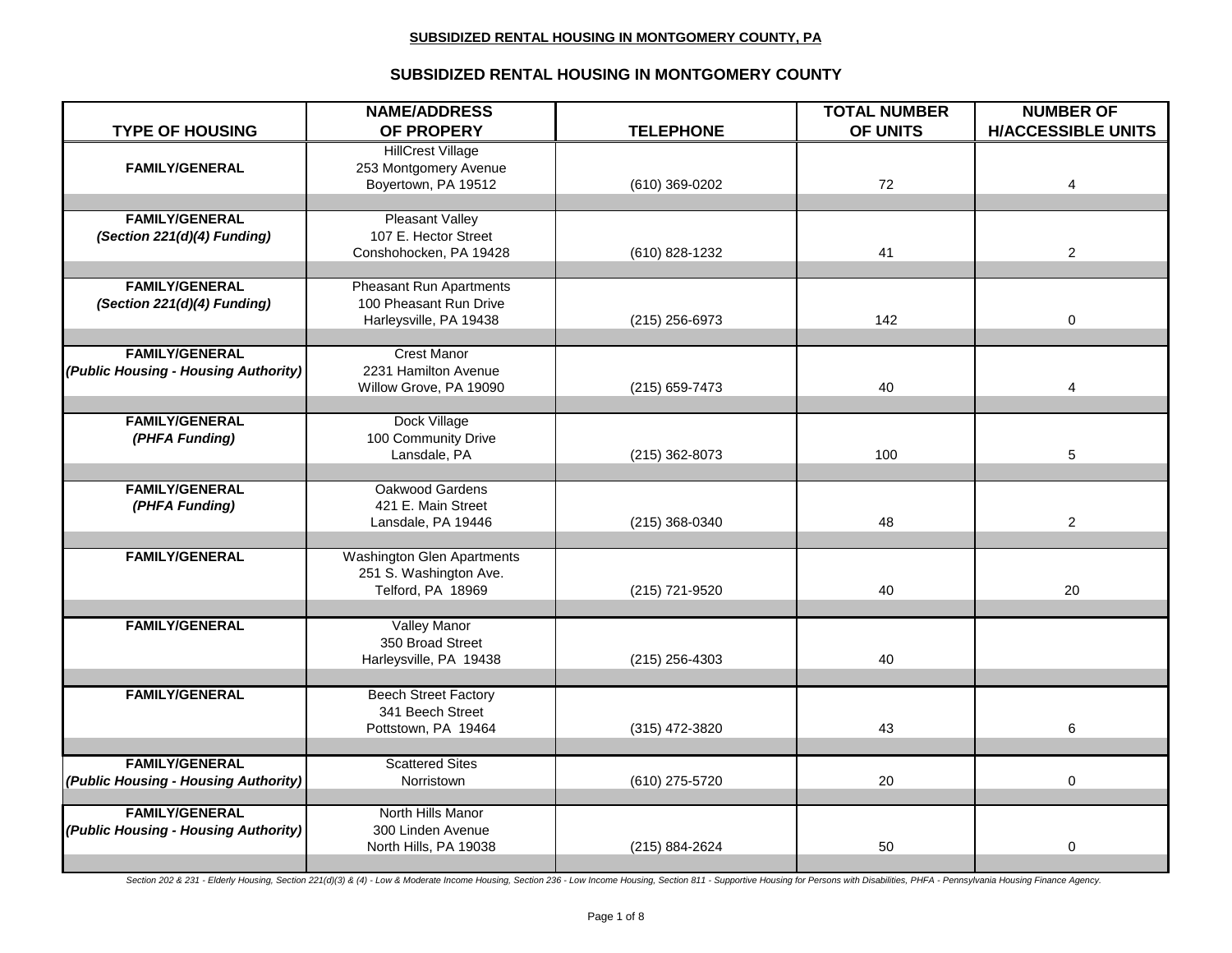| <b>TYPE OF HOUSING</b>               | <b>NAME/ADDRESS</b><br>OF PROPERY                   | <b>TELEPHONE</b> | <b>TOTAL NUMBER</b><br>OF UNITS | <b>NUMBER OF</b><br><b>H/ACCESSIBLE UNITS</b> |
|--------------------------------------|-----------------------------------------------------|------------------|---------------------------------|-----------------------------------------------|
| <b>FAMILY/GENERAL</b>                |                                                     |                  |                                 |                                               |
|                                      | Pennsburg Commons                                   |                  |                                 |                                               |
|                                      | 998 East Tenth Street<br>Pennsburg, PA 18073        |                  | 50                              |                                               |
|                                      |                                                     | (215) 541-1977   |                                 | 3                                             |
| <b>FAMILY/GENERAL</b>                | Bright Hope Manor                                   |                  |                                 |                                               |
| (Public Housing - Housing Authority) | 467 W. King Street                                  |                  |                                 |                                               |
|                                      | Pottstown, PA 19464                                 | (610) 326-5100   | 78                              | 5                                             |
|                                      |                                                     |                  |                                 |                                               |
| <b>FAMILY/GENERAL</b>                | Bright Hope <b>Estates</b>                          |                  |                                 |                                               |
| (Public Housing - Housing Authority) | 467 W. King Street                                  |                  |                                 |                                               |
|                                      | Pottstown, PA 19464                                 | (610) 326-5100   | 101                             | $\overline{7}$                                |
|                                      |                                                     |                  |                                 |                                               |
| <b>FAMILY/GENERAL</b>                | <b>Rolling Hills</b>                                |                  |                                 |                                               |
| (PHFA Funding)                       | 2120 Buchert Road                                   |                  |                                 |                                               |
|                                      | Sanatoga, PA 19464                                  | (610) 323-5130   | 232                             | 15                                            |
|                                      |                                                     |                  |                                 |                                               |
| <b>FAMILY/GENERAL</b>                | <b>Telford Gardens</b>                              |                  |                                 |                                               |
| (PHFA Funding)                       | 149 N. Fourth Street                                |                  |                                 |                                               |
|                                      | Telford, PA 18969                                   | (215) 723-6115   | 45                              | $\overline{2}$                                |
|                                      |                                                     |                  |                                 |                                               |
| <b>FAMILY/GENERAL</b>                | 13 Saint Asaphs Road                                |                  |                                 |                                               |
|                                      | 13 St. Asaphs Road<br>Bala Cynwyd, PA 19004         | (610) 658-2920   | 6                               |                                               |
|                                      |                                                     |                  |                                 |                                               |
| <b>FAMILY/GENERAL</b>                | <b>Cooperative Housing</b>                          |                  |                                 |                                               |
|                                      | 909-911 DeKalb Street                               |                  |                                 |                                               |
|                                      | Norristown, PA 19401                                | (215) 951-0300   | 11                              |                                               |
|                                      |                                                     |                  |                                 |                                               |
| <b>FAMILY/GENERAL</b>                | <b>Reliance Crossing</b>                            |                  |                                 |                                               |
| <b>MULTIFAMILY</b>                   | 215 Quinn Court                                     |                  |                                 |                                               |
|                                      | Souderton, PA 18964                                 | (267) 384-5185   | 56                              | 6                                             |
|                                      |                                                     |                  |                                 |                                               |
| <b>ELDERLY</b>                       | Salba Apartments                                    |                  |                                 |                                               |
|                                      | 309 Walnut Street                                   |                  |                                 |                                               |
|                                      | Jenkintown, PA 19046                                | (215) 277-7724   | 17                              | $\mathbf 0$                                   |
|                                      |                                                     |                  |                                 |                                               |
| <b>ELDERLY</b>                       | Limerick Greene                                     |                  |                                 |                                               |
| (Montgomery County Trust Fund        | 827 North Lewis Road                                |                  |                                 |                                               |
| & PHFA Funding)                      | Limerick, PA 19468                                  | (610) 495-8886   | 80                              | 6                                             |
| <b>ELDERLY</b>                       |                                                     |                  |                                 |                                               |
| (Section 202 Funding)                | <b>Ardmore Elderly Housing</b><br>75 Ardmore Avenue |                  |                                 |                                               |
|                                      | Ardmore, PA 19003                                   | (610) 649-8761   | 63                              | 23                                            |
|                                      |                                                     |                  |                                 |                                               |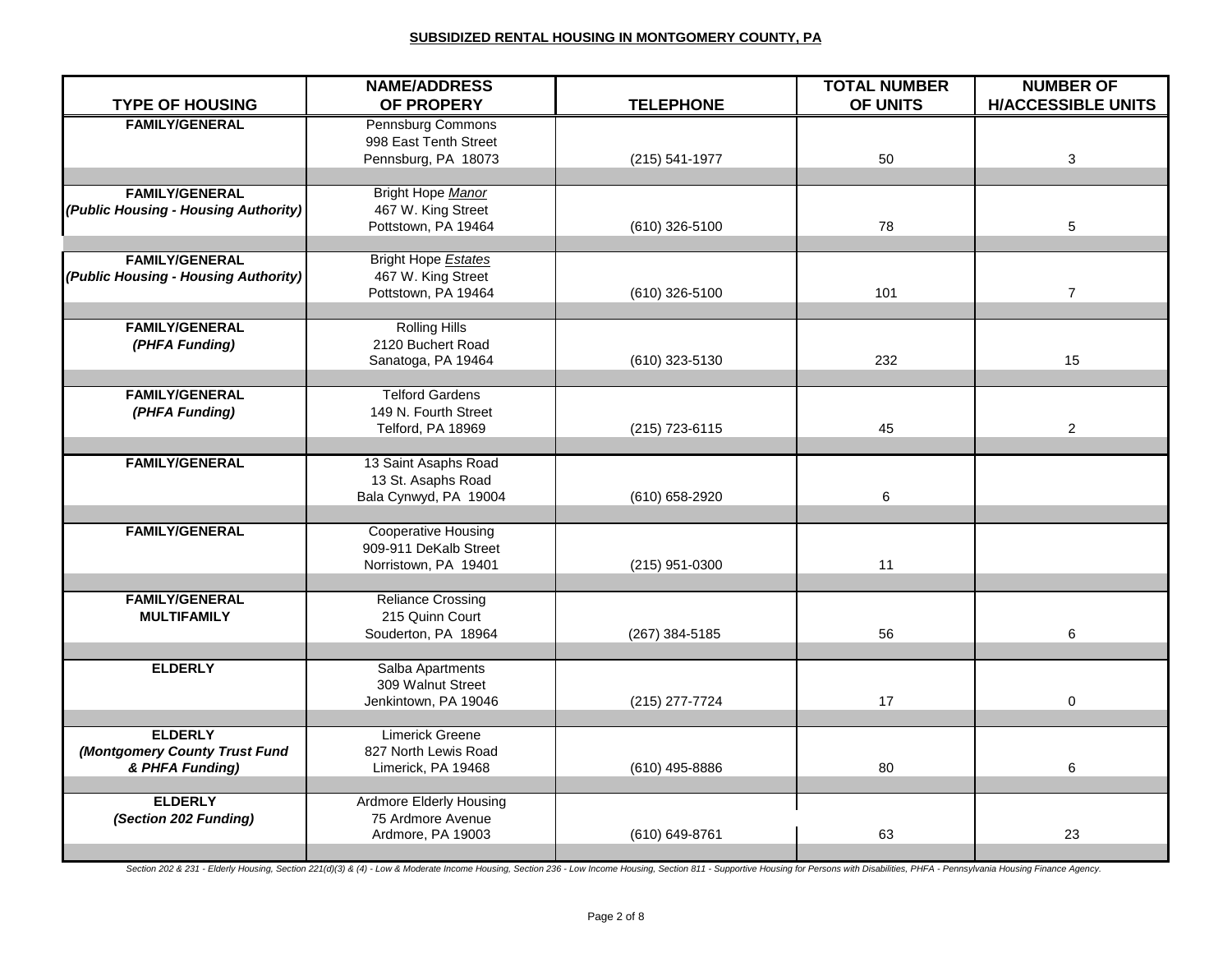| <b>TYPE OF HOUSING</b>                   | <b>NAME/ADDRESS</b><br>OF PROPERY   | <b>TELEPHONE</b> | <b>TOTAL NUMBER</b><br>OF UNITS | <b>NUMBER OF</b><br><b>H/ACCESSIBLE UNITS</b> |
|------------------------------------------|-------------------------------------|------------------|---------------------------------|-----------------------------------------------|
|                                          |                                     |                  |                                 |                                               |
| <b>ELDERLY</b>                           | <b>Marshall Lee Towers</b>          |                  |                                 |                                               |
| (Public Housing - Housing Authority)     | One W. Third Avenue                 |                  |                                 |                                               |
|                                          | Conshohocken, PA 19428              | (610) 825-2485   | 80                              | 8                                             |
| <b>ELDERLY</b>                           | <b>Bethlehem Retirement Village</b> |                  |                                 |                                               |
|                                          |                                     |                  |                                 |                                               |
| (Section 202 Funding)                    | 100 W. Wissahickon Avenue           |                  |                                 |                                               |
|                                          | Flourtown, PA 19031                 | (215) 233-0998   | 100                             | $\overline{2}$                                |
| <b>ELDERLY</b>                           |                                     |                  |                                 |                                               |
|                                          | Ambler Manor                        |                  |                                 |                                               |
|                                          | 48 North Main Street                |                  |                                 |                                               |
|                                          | Ambler, PA 19002                    | (215) 540-9633   | 60                              | 9                                             |
|                                          |                                     |                  |                                 |                                               |
| <b>ELDERLY</b>                           | Saint Luke Knolls                   |                  |                                 |                                               |
| 62 yrs of age or older or an adult       | D-9 Knoll Lane                      |                  |                                 |                                               |
| 18 yrs of age or older with a disability | Gilbertsville, PA 19525             | (610) 367-8048   | 40                              | $\overline{2}$                                |
|                                          |                                     |                  |                                 |                                               |
| <b>ELDERLY</b>                           | <b>Valley Manor Apartments</b>      |                  |                                 |                                               |
| 62 yrs of age or older or an adult       | 350 Broad Street                    |                  |                                 |                                               |
| 18 yrs of age or older with a disability | Harleysville, PA 19438              | $(215)$ 256-4303 | 40                              | 4                                             |
|                                          |                                     |                  |                                 |                                               |
| <b>ELDERLY</b>                           | <b>Moreland Towers</b>              |                  |                                 |                                               |
| (Section 236 Funding)                    | 36 E. Moreland Avenue               |                  |                                 |                                               |
|                                          | Hatboro, PA 19040                   | (215) 674-5058   | 137                             | 13                                            |
|                                          |                                     |                  |                                 |                                               |
| <b>ELDERLY</b>                           | <b>Pheasant Grove Apartments</b>    |                  |                                 |                                               |
| 62 yrs of age or older or an adult       | 1380 Fairgrounds Road               |                  |                                 |                                               |
| 18 yrs of age or older with a disability | Hatfield, PA 19440                  | (215) 368-8891   | 36                              | $\mathbf{2}$                                  |
|                                          |                                     |                  |                                 |                                               |
| <b>ELDERLY</b>                           | Gloria Dei Towers                   |                  |                                 |                                               |
| (Section 236 Funding)                    | 770 Welsh Road                      |                  |                                 |                                               |
|                                          | Huntingdon Valley, PA 19006         | (215) 947-6944   | 175                             | 0                                             |
|                                          |                                     |                  |                                 |                                               |
| <b>ELDERLY</b>                           | Redeemer Village I                  |                  |                                 |                                               |
| (Section 202 Funding)                    | 1551 Huntingdon Pike                |                  |                                 |                                               |
|                                          | Huntingdon Valley, PA 19006         | $(215)$ 947-8168 | 151                             | 15                                            |
|                                          |                                     |                  |                                 |                                               |
| <b>ELDERLY</b>                           | Redeemer Village II                 |                  |                                 |                                               |
| (Section 202 Funding)                    | 1551 Huntingdon Pike                |                  |                                 |                                               |
|                                          | Huntingdon Valley, PA 19006         | (215) 947-8168   | 49                              | 5                                             |
|                                          |                                     |                  |                                 |                                               |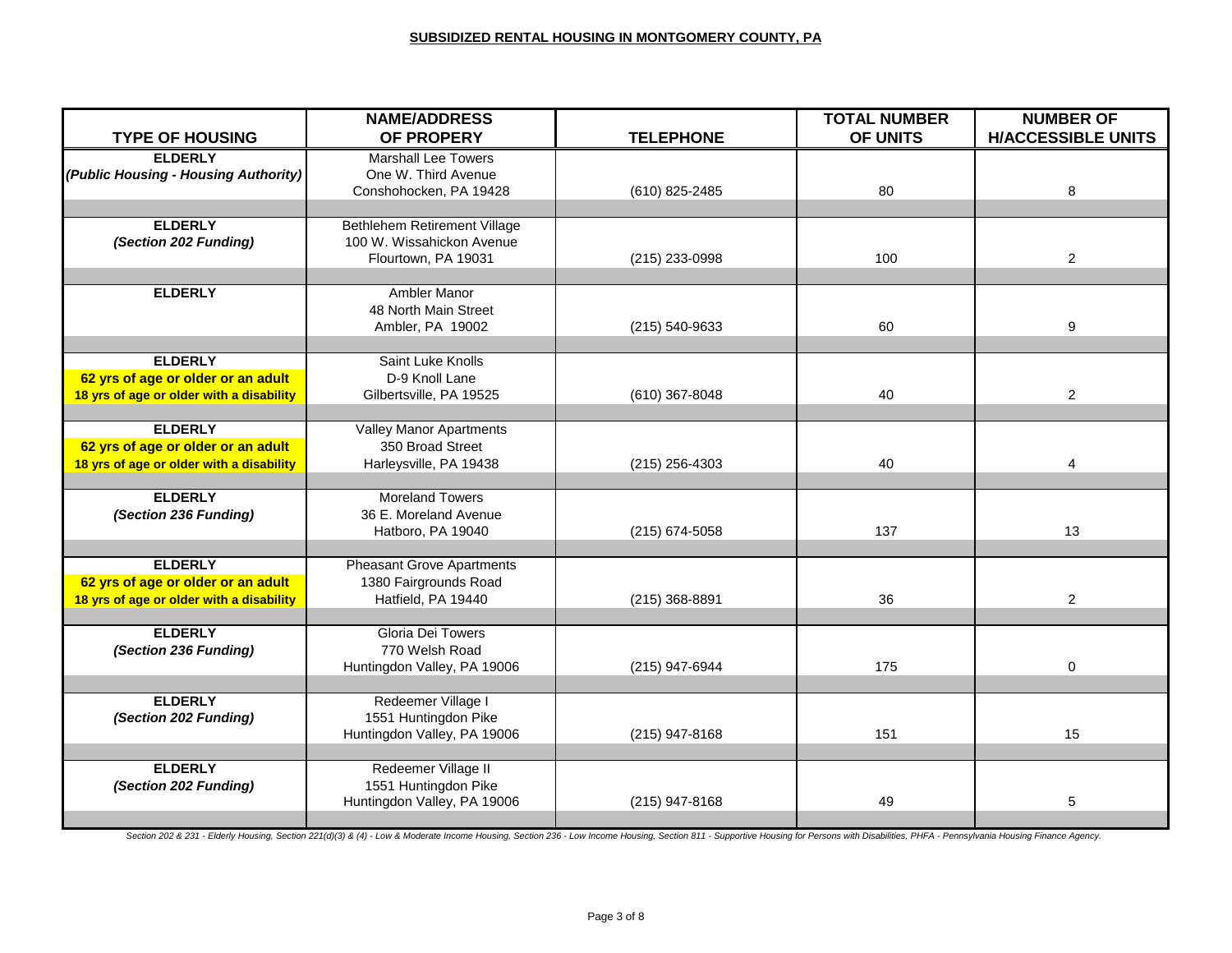|                                      | <b>NAME/ADDRESS</b>                  |                  | <b>TOTAL NUMBER</b> | <b>NUMBER OF</b>          |
|--------------------------------------|--------------------------------------|------------------|---------------------|---------------------------|
| <b>TYPE OF HOUSING</b>               | OF PROPERY                           | <b>TELEPHONE</b> | OF UNITS            | <b>H/ACCESSIBLE UNITS</b> |
| <b>ELDERLY</b>                       | Dock Manor                           |                  |                     |                           |
| (Section 202 Funding)                | 1100 Dock Drive                      |                  |                     |                           |
|                                      | Lansdale, PA 19446                   | $(215)$ 362-1537 | 100                 | 6                         |
|                                      |                                      |                  |                     |                           |
| <b>ELDERLY</b>                       | <b>Advanced Living</b>               |                  |                     |                           |
| (Section 202 Funding)                | 1290 Allentown Road                  |                  |                     |                           |
|                                      | Lansdale, PA 19446                   | (215) 362-0227   | 225                 | 17                        |
|                                      |                                      |                  |                     |                           |
| <b>ELDERLY</b>                       | Jefferson Apartments                 |                  |                     |                           |
| (Section 202 Funding)                | 1514 W. Marshall St                  |                  |                     |                           |
|                                      | Norristown, PA 19403                 | (610) 539-4844   | 164                 | 0                         |
|                                      |                                      |                  |                     |                           |
| <b>ELDERLY</b>                       | Jefferson East Apartments            |                  |                     |                           |
| (Section 202 Funding)                | 1514 W. Marshall St                  |                  |                     |                           |
|                                      | Norristown, PA 19403                 | (610) 539-4844   | 36                  | 4                         |
|                                      |                                      |                  |                     |                           |
| <b>ELDERLY</b>                       | <b>Rittenhouse School Apartments</b> |                  |                     |                           |
|                                      | 1705 Locust Street                   |                  |                     |                           |
|                                      | Norristown, PA 19403                 | (610) 275-5872   | 48                  | 3                         |
|                                      |                                      |                  |                     |                           |
| <b>ELDERLY</b>                       | Sandy Hill Terrace                   |                  |                     |                           |
| (PHFA Funding)                       | 330 Walnut Street                    |                  |                     |                           |
|                                      | Norristown, PA 19401                 | (610) 272-0382   | 174                 | 10                        |
|                                      |                                      |                  |                     |                           |
| <b>ELDERLY</b>                       | Robert P. Smith Towers               |                  |                     |                           |
| (Public Housing - Housing Authority) | 501 High Street                      |                  |                     |                           |
|                                      | Pottstown, PA 19464                  | (610) 326-7332   | 80                  | 8                         |
|                                      |                                      |                  |                     |                           |
| <b>ELDERLY</b>                       | <b>Sidney Pollack House</b>          |                  |                     |                           |
| (Public Housing - Housing Authority) | 450 High Street                      |                  |                     |                           |
|                                      | Pottstown, PA 19464                  | (610) 326-6200   | 100                 | 12                        |
|                                      |                                      |                  |                     |                           |
| <b>ELDERLY</b>                       | Upper Perkiomen Manor                |                  |                     |                           |
| (Section 202 Funding)                | 107 E. Fifth Street                  |                  |                     |                           |
|                                      | Red Hill, PA 18076                   | (215) 679-7408   | 100                 | 10                        |
|                                      |                                      |                  |                     |                           |
| <b>ELDERLY</b>                       | Golden Age Manor                     |                  |                     |                           |
| (Public Housing - Housing Authority) | 400 Walnut Street                    |                  |                     |                           |
|                                      | Royersford, PA 19468                 | (610) 948-4909   | 85                  | 8                         |
|                                      |                                      |                  |                     |                           |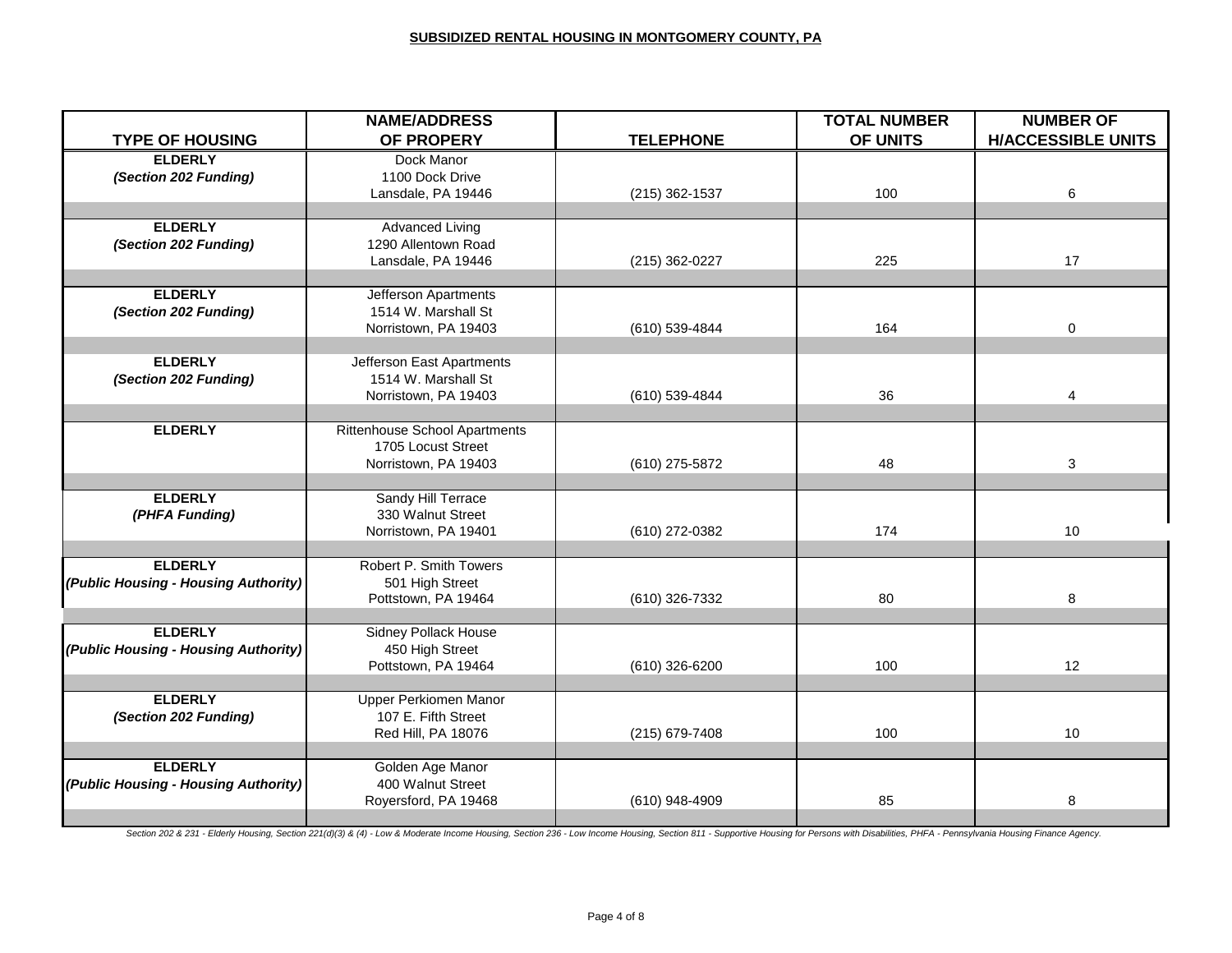|                                          | <b>NAME/ADDRESS</b>             |                  | <b>TOTAL NUMBER</b> | <b>NUMBER OF</b>          |
|------------------------------------------|---------------------------------|------------------|---------------------|---------------------------|
| <b>TYPE OF HOUSING</b>                   | OF PROPERY                      | <b>TELEPHONE</b> | OF UNITS            | <b>H/ACCESSIBLE UNITS</b> |
| <b>ELDERLY</b>                           | Villas @ Red Hill               |                  |                     |                           |
|                                          | 256 East 8 <sup>th</sup> Street |                  |                     |                           |
|                                          | Red Hill, PA 18076              | (215) 679-0559   | 68                  | 4                         |
|                                          |                                 |                  |                     |                           |
| <b>ELDERLY</b>                           | Jefferson School Apartments     |                  |                     |                           |
|                                          | 250 Hale Street                 |                  |                     |                           |
|                                          | Pottstown, PA 19464             | (610) 718-8720   | 48                  | 4                         |
|                                          |                                 |                  |                     |                           |
| <b>ELDERLY</b>                           | Highland Manor Apts.            |                  |                     |                           |
| 62 yrs of age or older or an adult       | 2 Highland Manor Drive          |                  |                     |                           |
| 18 yrs of age or older with a disability | Schwenksville, PA 19473         | (610) 287-5051   | 84                  | 6                         |
| <b>ELDERLY</b>                           | Valley Vista Apartments         |                  |                     |                           |
| 62 yrs of age or older or an adult       | 36 South County Line Road       |                  |                     |                           |
| 18 yrs of age or older with a disability | Souderton, PA 18964             | (215) 723-0901   | 100                 | 10                        |
|                                          |                                 |                  |                     |                           |
| <b>ELDERLY</b>                           | Park View @ Oak Crest           |                  |                     |                           |
|                                          | 560 Oak Drive                   |                  |                     |                           |
|                                          | Harleysville, PA 19438          | $(215)$ 256-0840 | 100                 | 10                        |
|                                          |                                 |                  |                     |                           |
| <b>ELDERLY</b>                           | Park View at Cheltenham         |                  |                     |                           |
|                                          | 990 Ashbourne Road              |                  |                     |                           |
|                                          | Elkins Park, PA 19027           | (215) 572-4490   | 75                  | 8                         |
|                                          |                                 |                  |                     |                           |
| <b>ELDERLY</b>                           | <b>Ardmore Crossing</b>         |                  |                     |                           |
|                                          | 213 W. County Line Road         |                  |                     |                           |
|                                          | Ardmore, PA 19003               | $(215)$ 483-7577 | 53                  | 20                        |
| <b>ELDERLY</b>                           | Derstine Run I                  |                  |                     |                           |
|                                          | 84 Derstine Road                |                  |                     |                           |
|                                          | Hatfield, PA 19440              | (215) 362-0227   | 60                  |                           |
|                                          |                                 |                  |                     |                           |
| <b>ELDERLY</b>                           | Derstine Run II                 |                  |                     |                           |
|                                          | 84 Derstine Road                |                  |                     |                           |
|                                          | Hatfield, PA 19440              | (215) 362-0227   | 60                  |                           |
|                                          |                                 |                  |                     |                           |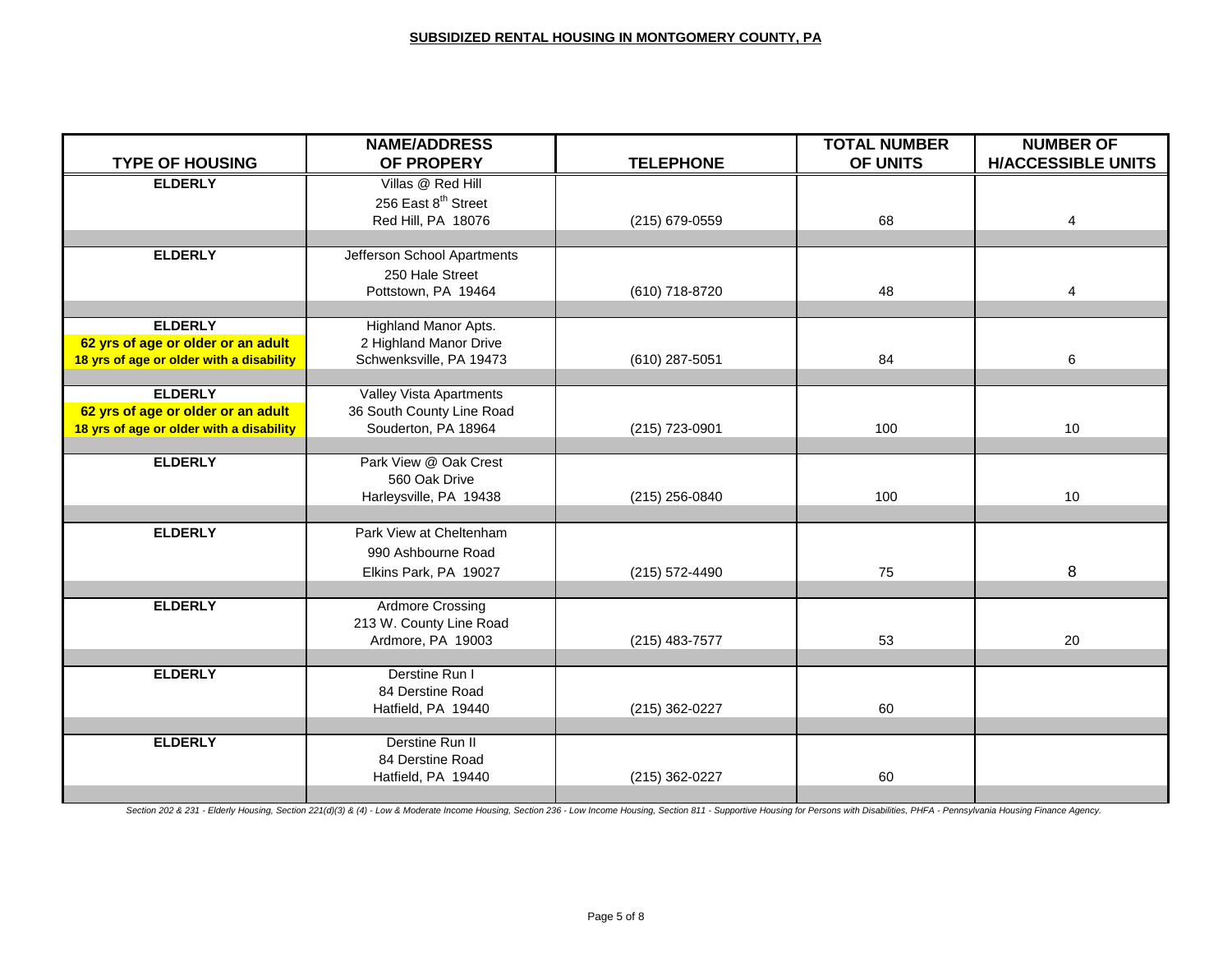|                                          | <b>NAME/ADDRESS</b><br>OF PROPERY         | <b>TELEPHONE</b> | <b>TOTAL NUMBER</b><br>OF UNITS | <b>NUMBER OF</b><br><b>H/ACCESSIBLE UNITS</b> |
|------------------------------------------|-------------------------------------------|------------------|---------------------------------|-----------------------------------------------|
| <b>TYPE OF HOUSING</b><br><b>ELDERLY</b> | Whitemarsh Senior Village                 |                  |                                 |                                               |
|                                          | 29 - 31 Ridge Pike                        |                  |                                 |                                               |
|                                          | Conshohocken, PA 19428                    | (610) 834-3700   | 62                              |                                               |
|                                          |                                           |                  |                                 |                                               |
| <b>ELDERLY</b>                           | <b>Mission Green</b>                      |                  |                                 |                                               |
|                                          | 70 Shady Lane                             |                  |                                 |                                               |
|                                          | Jenkintown, PA 19046                      | (215) 581-0712   | 61                              |                                               |
| <b>ELDERLY</b>                           | 509 Ashourne Road                         |                  |                                 |                                               |
|                                          | aka Samuel A. Green House                 |                  |                                 |                                               |
|                                          | 1509 Ashboune Road, Elkins Park           | (215) 673-6446   | 85                              |                                               |
|                                          |                                           |                  |                                 |                                               |
| <b>ELDERLY</b>                           | Schwenckfeld Mews                         |                  |                                 |                                               |
|                                          | 1292 Allentown Road                       |                  |                                 |                                               |
|                                          | Lansdale, PA 19446                        | (215) 362-0227   | 63                              |                                               |
|                                          |                                           |                  |                                 |                                               |
| <b>ELDERLY</b>                           | Schwenckfeld Manor East                   |                  |                                 |                                               |
|                                          | 1290 Allentown Road<br>Lansdale, PA 19446 | (215) 362-0227   | 107                             |                                               |
|                                          |                                           |                  |                                 |                                               |
| <b>ELDERLY</b>                           | Schwenckfeld Manor South                  |                  |                                 |                                               |
|                                          | 1290 Allentown Road                       |                  |                                 |                                               |
|                                          | Lansdale, PA 19446                        | (215) 362-0227   | 53                              |                                               |
|                                          |                                           |                  |                                 |                                               |
| <b>ELDERLY</b>                           | Schwenckfeld Manor West                   |                  |                                 |                                               |
|                                          | 1290 Allentown Road                       |                  |                                 |                                               |
|                                          | Lansdale, PA 19446                        | (215) 362-0227   | 64                              |                                               |
| <b>ELDERLY</b>                           | Montgomery Park                           |                  |                                 |                                               |
|                                          | 1301 Powell Street                        |                  |                                 |                                               |
|                                          | Norristown, PA 19401                      | (484) 231-8774   | 50                              | 8                                             |
|                                          |                                           |                  |                                 |                                               |
| <b>OTHER</b>                             | Interfaith of Ambler                      |                  |                                 |                                               |
|                                          | aka Hope Gardens                          |                  |                                 |                                               |
|                                          | Ambler, PA 19002                          | (215) 628-2334   | 8                               |                                               |
| <b>OTHER</b>                             | Norriswoods Apartments                    |                  |                                 |                                               |
|                                          | 1824-30 Arch Street                       |                  |                                 |                                               |
|                                          | Norristown, PA 19401                      | (610) 828-1232   | 42                              |                                               |
|                                          |                                           |                  |                                 |                                               |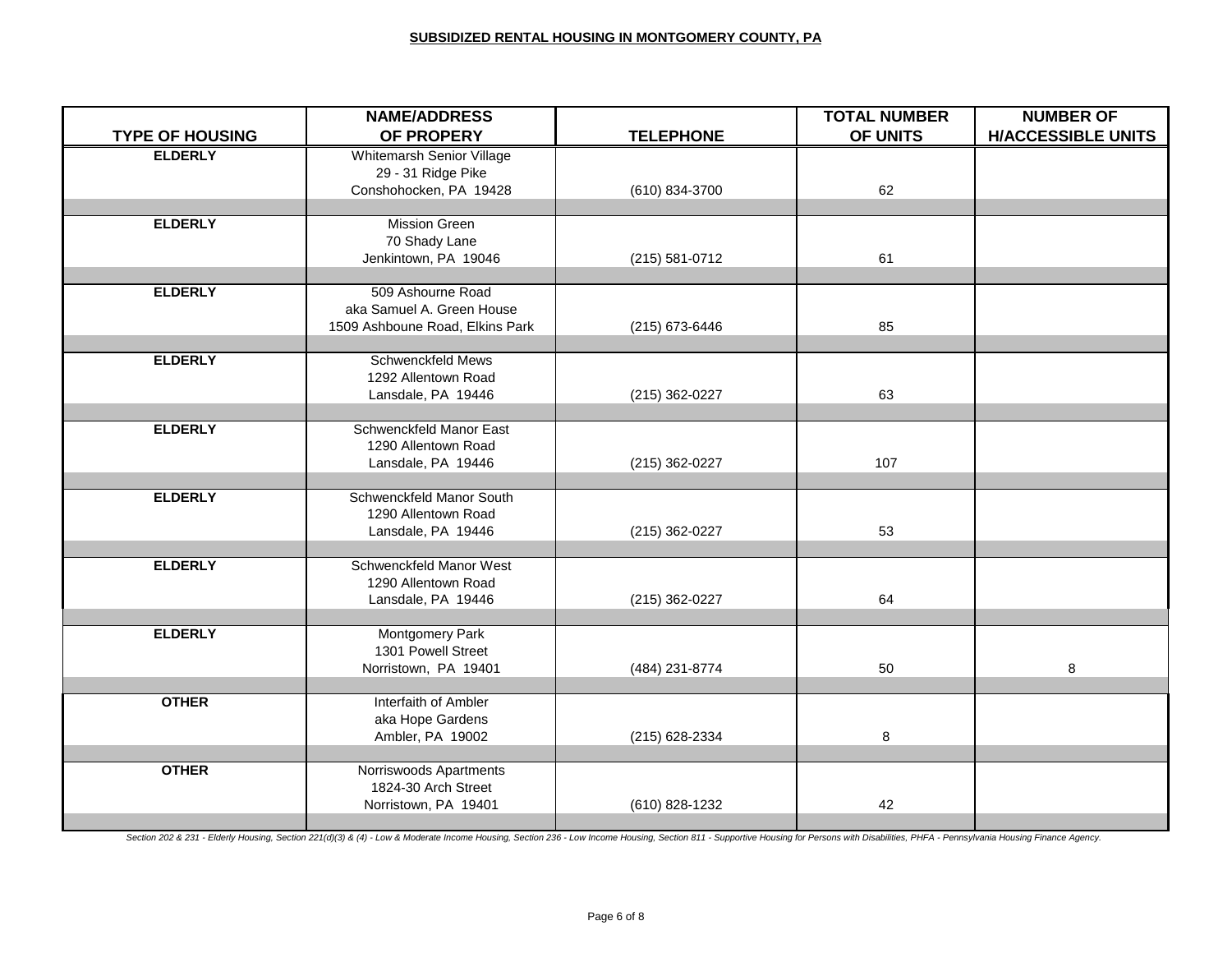|                        | <b>NAME/ADDRESS</b>    |                  | <b>TOTAL NUMBER</b> | <b>NUMBER OF</b>          |
|------------------------|------------------------|------------------|---------------------|---------------------------|
| <b>TYPE OF HOUSING</b> | OF PROPERY             | <b>TELEPHONE</b> | OF UNITS            | <b>H/ACCESSIBLE UNITS</b> |
| <b>ACCESSIBLE ONLY</b> | Freedom House          |                  |                     |                           |
|                        | 530 Washington Street  |                  |                     |                           |
|                        | Royersford, PA 19468   | (610) 948-1797   | 18                  | 18                        |
|                        |                        |                  |                     |                           |
| <b>ACCESSIBLE ONLY</b> | Ken Crest I            |                  |                     |                           |
|                        | <b>Scattered Sites</b> |                  |                     |                           |
|                        | Pottstown              | (610) 825-9360   | 4                   | 4                         |
|                        |                        |                  |                     |                           |
| <b>ACCESSIBLE ONLY</b> | Ken Crest II           |                  |                     |                           |
|                        | <b>Scattered Sites</b> |                  |                     |                           |
|                        | Pottstown              | (610) 825-9360   | 3                   | 3                         |
|                        |                        |                  |                     |                           |
| <b>ACCESSIBLE ONLY</b> | Ken Crest III          |                  |                     |                           |
|                        | <b>Scattered Sites</b> |                  |                     |                           |
|                        | Pottstown              | (610) 825-9360   | $\mathcal{P}$       | 2                         |
|                        |                        |                  |                     |                           |